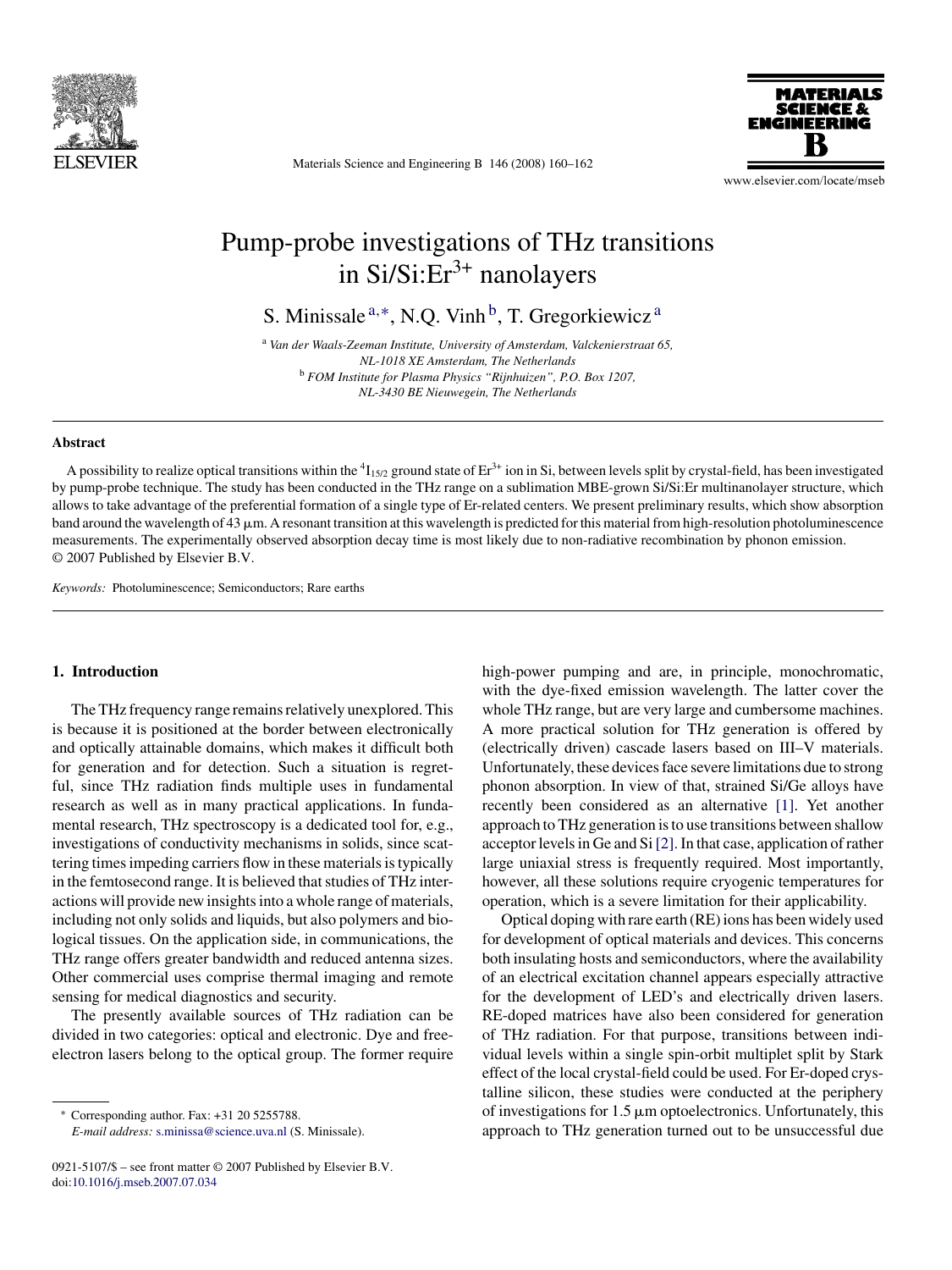a large width, and therefore mutual overlap, of emission lines from individual crystal-field split levels of  $Er^{3+}$  ions. The large linewidth was traced back to multiplicity of Er-related optical centers simultaneously present in the Er-doped silicon matrix.

Recently, we were able to show that a single type of an Er-related optical center is preferentially formed in Si/Si:Er nanolayers [\[3,4\].](#page-2-0) At low temperatures, the photoluminescence spectrum of this center is characterized by a set of ultra-narrow lines with separation of an order of  $100 \text{ cm}^{-1}$ . With these findings, we have made a major advance towards development of a Si:Er-based THz emitter. In the present study, we have taken advantage of this new finding: using a Si/Si:Er multinanolayer structure, we have explored optical transitions between the welldefined crystal-field split sublevels of the  ${}^{4}I_{15/2}$  ground state of an  $Er^{3+}$  ion.

### **2. Experimental approach**

In the reported study, we have performed pump-probe experiments on a Si:Er structure comprising 400 alternating Si and Si:Er layers. The thickness of the Si:Er layers is 1.7 nm, and the Si spacer layers have a thickness of 2.3 nm. The sample has been grown at a temperature of  $520\,^{\circ}\text{C}$  by a sublimation MBE technique [\[5\]](#page-2-0) on a Cz–Si substrate. The concentration of Er<sup>3+</sup> and oxygen in the active layers is  $2 \times 10^{18}$  cm<sup>-3</sup>, and  $1.5 \times 10^{19}$  cm<sup>-3</sup>, respectively [\[4\]. P](#page-2-0)ast research [\[3,4\]](#page-2-0) has shown that the Er ions in this sample are preferentially incorporated in a single type of optically active center, designated Er-1, whose emission is characterized by ultra-narrow emission lines.

The measurements have been performed at the Dutch freeelectron laser users' facility FELIX. In the experiments, an extended pump-probe scheme was used, which allows for picosecond's resolution in a very broad wavelength range. The investigated sample was placed in an optical gas-flow cryostat. Due to a small energy difference between the levels within the ground state, all the measurements have been performed at cryogenic temperatures.

## **3. Results and discussion**

A high-resolution PL spectrum of a nanolayer structure is presented in Fig. 1. It has been obtained at *T* = 4.2 K and features a series of ultra-narrow lines, thus confirming sharp definition of individual energy levels. The spectrum is due the Er-1 center preferentially formed in a nanolayer structure. In the inset, the small linewidth of a single PL band is illustrated. Splitting within the ground  ${}^{4}I_{15/2}$  state due to Stark effect of the local crystal-field induces the individual spectral lines.

Fig. 2 illustrates the level scheme of the ground  $^{4}I_{15/2}$  state of the Er-1 center, as derived on basis of combined PL and magneto-PL investigations [\[4\]. T](#page-2-0)he solid black  $L_j^i$  arrows denote transitions identified in PL. Possible THz transitions within the ground state are also indicated (dotted arrows). To the best of our knowledge, transitions within the same multiplet of a RE ion have not been observed before, neither in emission nor in absorption. From the scheme, wavelengths of the THz transitions are estimated as  $169 \mu m$ ,  $144 \mu m$ ,  $91 \mu m$  and  $43 \mu m$ . In

Fig. 1. The Er-related photoluminescence spectrum of the nanolayer structure investigated in the study. The measurement has been taken under continuouswave excitation with an Ar laser, at  $T = 4.2$  K. In the inset: the ultra-small linewidth of the emission lines characteristic for the Er-1 center preferentially formed in Si/Si:Er nanolayers.

this initial search for optical transitions in the Er-related THz domain, we have concentrated on the  $43 \mu m$  band (the longest dotted arrow).

As the first step of optical exploration, we attempted to measure absorption of our material in the relevant range. This experiment was not conclusive, mostly due to the fact that in the same energy range transitions between levels of shallow donor and acceptor states take place. Since the nanolayer structure used in this study has been grown on a p-type substrate with B acceptor concentration of  $[B] \approx 10^{15} \text{ cm}^{-3}$ , excitations of acceptors obstruct observation of possible Er-related transitions. Based on the concentration argument alone, without any consideration of transition probabilities, one expects a ∼7:1 ratio between intensities of Er- and B-related absorption bands.

Nevertheless, one has to remember that in the pump-probe measurements the situation is different: firstly, by the very nature of the measurement, the amplitude of the signal is not linear but quadratic with the incident power. Moreover, in this experiment additional parameter also appears—the lifetime of the excited



Fig. 2. Energy level scheme of the ground state of the Er-1 center as derived from high-resolution photoluminescence spectroscopy [\[4\].](#page-2-0)